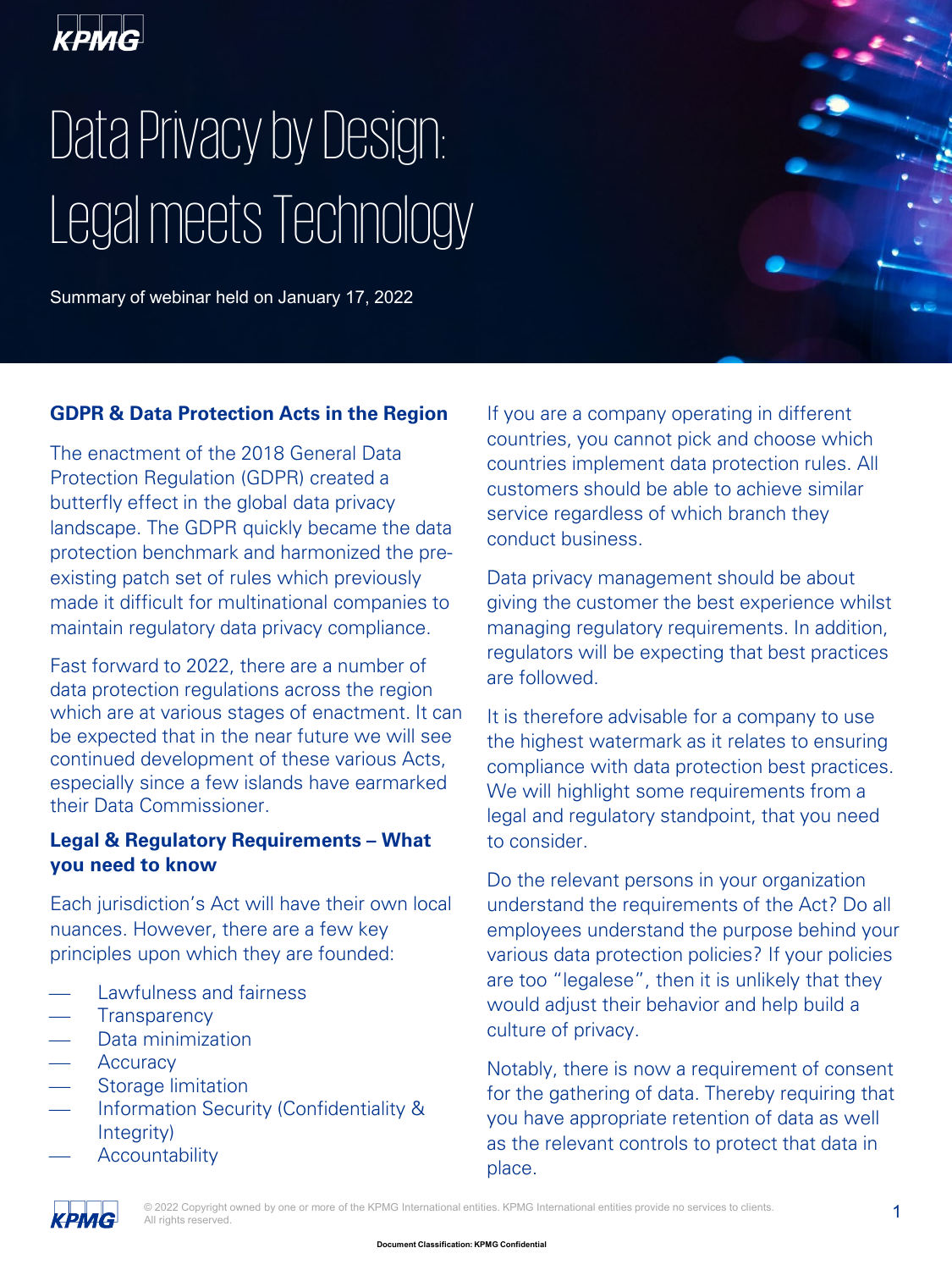### Webinar Highlights

As is often said, it is not a matter of if you will be breached, but when you are breached. It is your responsibility in the incident of a data privacy breach to report to the regulator (Data Commissioner) and all persons whose data privacy rights have been impacted.

In the case of an actual or suspected breach, or if for whatever reason your company is being investigated by the regulators, you need to be able to demonstrate that adequate safeguards were implemented, and that adequate professional consultation was obtained to assist with the development of data protection policies, frameworks, and infrastructure.

Your aim should be to achieve and maintain a defensible position. Finally, it is important to have these things in place prior to a breach occurring, as this will help save your company's profitability and reputation.

### **Achieving Compliance: Privacy by Design**

So how do you create that defensible position? By using the highest watermark – data privacy best practices. Privacy by Design (PbD) is a framework that is structured around seven foundational principles and was developed by Dr. Ann Cavoukian, a former Canadian privacy regulator who collaborated with KPMG in Canada to roll out a globally acceptable privacy certification.

The seven principles of Privacy by Design:

- 1. Proactive not reactive
- 2. Privacy as the default setting
- 3. Privacy embedded into design
- 4. Full functionality
- 5. End to end security
- 6. Visibility and transparency
- 7. Respect for user privacy

These seven principles are engrained in data protection legislations. The GDPR actually mandates Privacy by Design as a legal and enforceable obligation. This framework assists with implementing data privacy best practices before an incident occurs.

A company should avoid being in a position of considering their compliance status, only after they have to contact their legal representative to report a data privacy breach.

As was previously mentioned, being prepared saves your company's bottom line and reputation with customers.

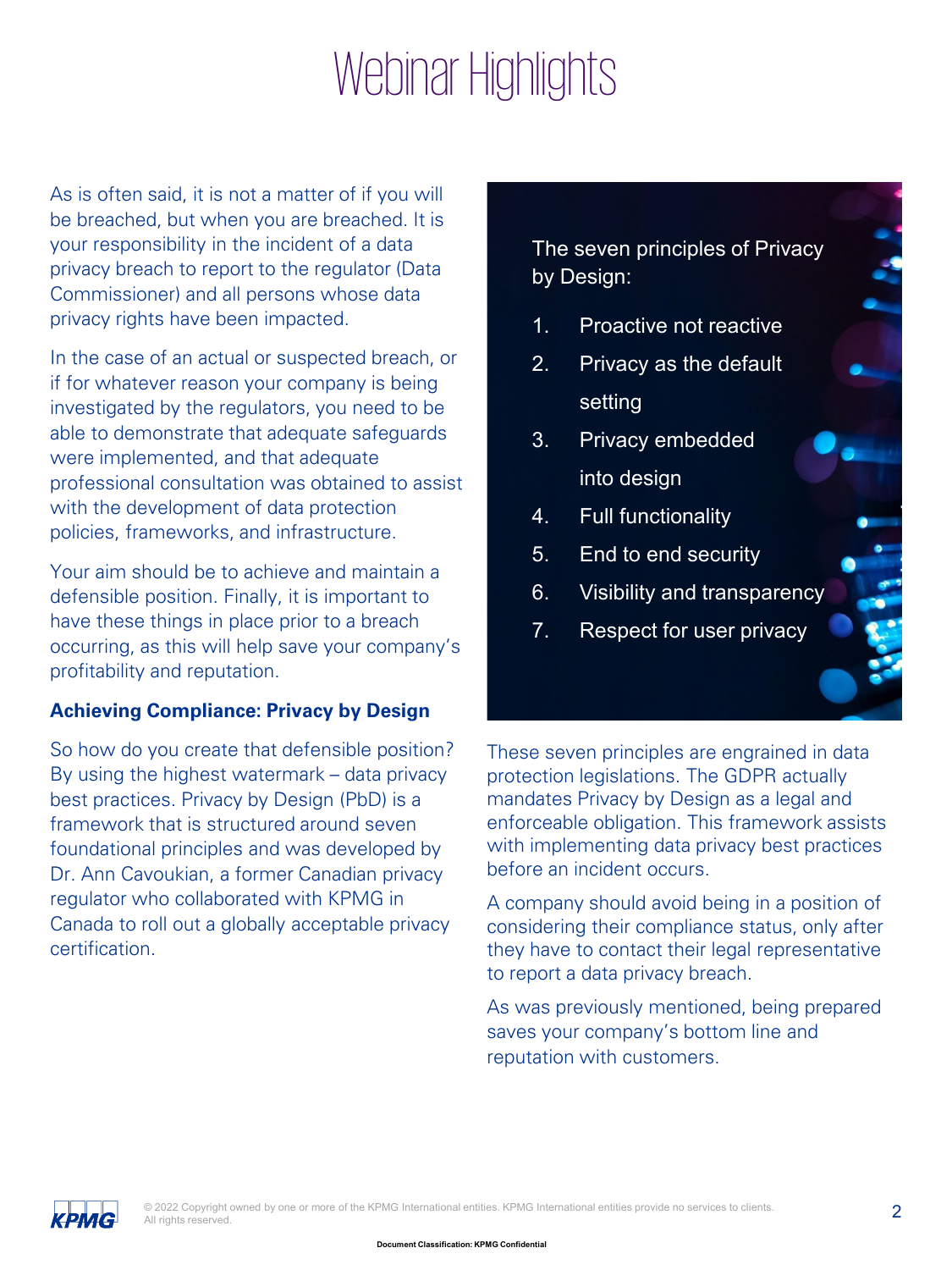## Webinar Highlights (cont'd)

So from our experience, what happens if you have been breached? The law mandates that you disclose the breach to the regulators and all impacted persons within a set timeframe (72 hours in Barbados). After which there is the daily scrutinizing by the regulator, who will be tasked with assessing the breach and whether or not you followed the relevant guidelines. This puts additional pressure on companies as saving money is no longer the key objective and when the regulator says jump – you have to say how high.

"

**"**<br>" The Global Privacy by Design certification helps you to give your customers assurance that you respect their data. It also assists you with documenting evidence of having integrated data privacy best practices in areas such as your business operations, your retention of data policies, your consideration of consent and your secure storage of data. Thereby creating that defensible position for you and allowing you to achieve and demonstrate compliance – regardless of where your operations are located.

### **Embedding Technology: Protecting your data**

In order to protect your data, you need to first understand the type of data you have, and know where it is located.

One pitfall is that persons are so focused on following the letter of the law, that they forget that data privacy is primarily about people and processes. So even though the legislation would not explicitly state that you must do data mapping or perform data lineage, in order to comply with the legal components of consent obligation, the secondary usage test and data minimization, these things should be incorporated into your daily procedures.

As it relates to embedding technology to achieve data protection, the fundamentals are important: zero trust principles, encryption and information rights management go a long way to allowing you and your data protection officer to sleep better at night.

Monitoring is an often overlooked area within IT operations, however, data privacy assessments are point in time and with the continually changing cyber threats and risk landscape, mechanisms should be implemented that allow for efficient continual logging, monitoring and raising of alerts in the event of an incident.

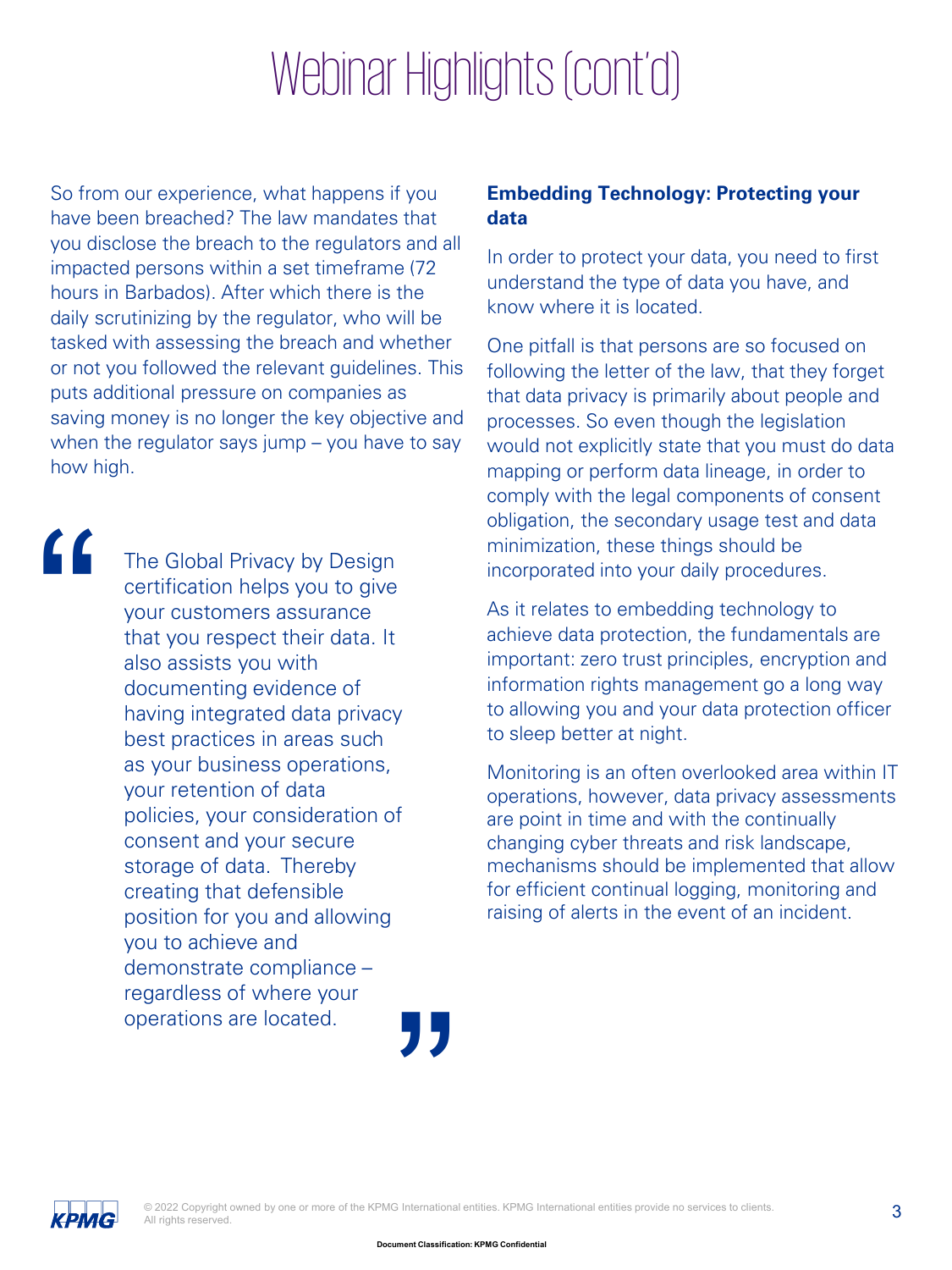# Webinar Highlights (cont'd)

#### **Closing Remarks**

Data privacy is coming, now is the time to get your house in order. Privacy is no longer just about policy and procedures, it is also about technology and people.

It is no longer sufficient to say that you are doing something, if it is not documented, then you are not doing it. It is good to have on hand the SOC reports and data privacy documentation, should it be requested by the regulator.

Regulators inspect what they expect, know

what your risks are and take a prioritized look at what is high risk in order to have a defensible position in front of the regulator.

However, don't panic, your compliance journey is just that – a journey. Be aware of how much data you are carrying on your devices. Take small steps to help achieve the baseline.

Aim to right size your privacy program and embed data privacy champions. Remember to be privacy proactive, and have a culture of security by default.

#### **Contributors**



Sylvia Klasovec Kingsmill Global Cyber Privacy Leader Partner, Risk Consulting KPMG in Canada



Ravi Sankar KIG Head of Cyber Principal, Advisory KPMG in Jamaica



Kevin Boyce Partner Clarke Gittens Farmer Attorneys-At-Law